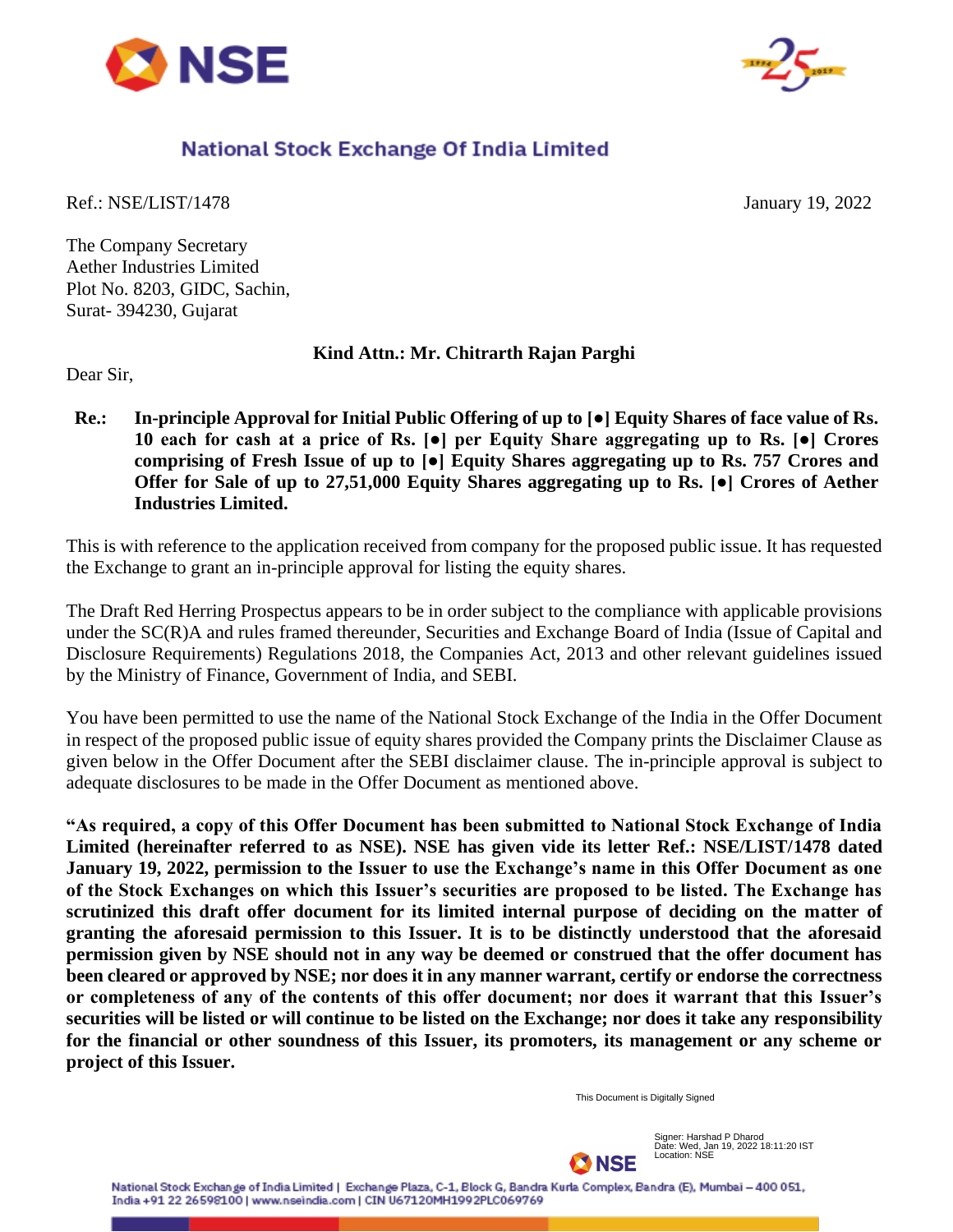

**Every person who desires to apply for or otherwise acquire any securities of this Issuer may do so pursuant to independent inquiry, investigation and analysis and shall not have any claim against the Exchange whatsoever by reason of any loss which may be suffered by such person consequent to or in connection with such subscription /acquisition whether by reason of anything stated or omitted to be stated herein or any other reason whatsoever."**

You may insert the following lines in the advertisements instead of the entire disclaimer clause:

**"It is to be distinctly understood that the permission given by NSE should not in any way be deemed or construed that the Offer Document has been cleared or approved by NSE nor does it certify the correctness or completeness of any of the contents of the Offer Document. The investors are advised to refer to the Offer Document for the full text of the 'Disclaimer Clause of NSE".**

Please note that the approval given by us should not in any way be deemed or construed that the draft Offer Document has been cleared or approved by NSE; nor does it in any manner warrant, certify or endorse the correctness or completeness of any of the contents of this draft offer document; nor does it warrant that the securities will be listed or will continue to be listed on the Exchange; nor does it take any responsibility for the financial or other soundness of the Company, its promoters, its management or any scheme or project.

Further, the company shall ensure submission of financial results in accordance with Reg. 33 of Securities and Exchange Board of India (Listing Obligations and Disclosure Requirements) Regulations, 2015 if listed after the end of quarter but before due date for submission of said financial results. The company shall also ensure that it meets the eligibility criteria of the Exchange at the time of listing of the equity shares of the Company.

This in-principle approval shall be valid up to the validity of the SEBI observation.

Yours faithfully, For National Stock Exchange of India Limited

Harshad Dharod Manager

This Document is Digitally Signed



Signer: Harshad P Dharod Date: Wed, Jan 19, 2022 18:11:20 IST Location: NSE